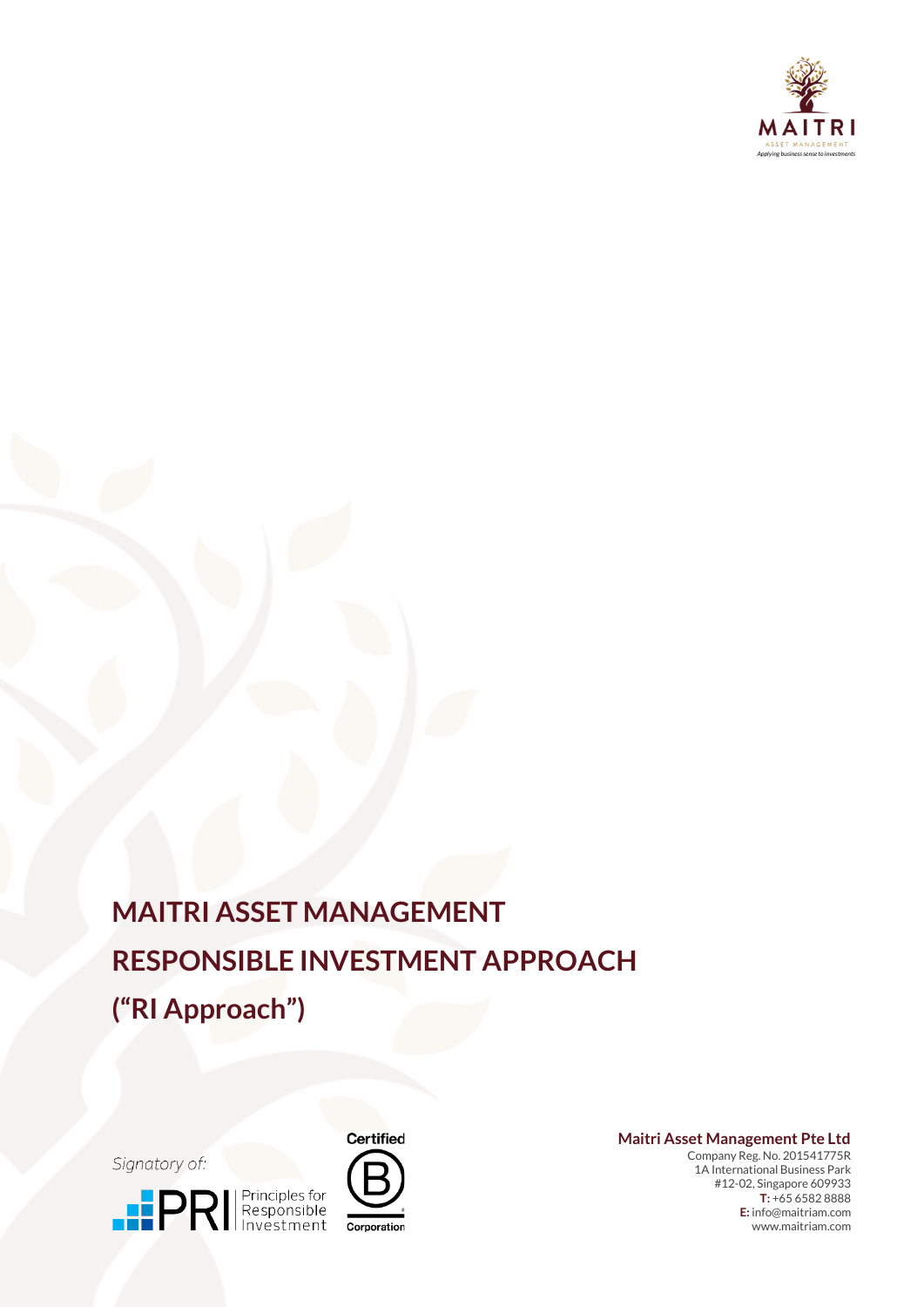

## **Responsible Investing in Our DNA**

Maitri Asset Management ("Maitri") is evolved from a single family office, and we are deeply rooted in our principles, melding our in-depth business knowledge with financial expertise. Responsible investing is in our DNA as the Ishk Tolaram Foundation ("the Foundation") is the single largest beneficiary of Maitri.

Twenty-five percent of our earnings goes to the Foundation which provides access to quality education, healthcare and skills training to underserved individuals in Indonesia, Nigeria, Singapore and Estonia. Therefore, we are mindful to make investments that are in line with the values of the Foundation.

# **Overview**

The Board sets the direction of RI for Maitri while the Investment Committee endorses the RI Approach, which is developed by the ESG ("Environment, Social, and Governance") Team in consultation with the Investment Team.

Maitri adopts a two-tier RI Approach which is proprietary. It comprises of a negative screen and an ESG integration investment framework, as investing in these sectors is not aligned with Maitri's desire to be a responsible investment manager. The negative screen applies to Maitri's entire portfolio.

The proprietary ESG integration investment framework applies specifically to Maitri's Sustainable Multiasset Absolute Return Strategy Fund ("Sustainable M.A.R.S. Fund"), and Sustainable Liquid Income Fund ("SLIQ") – collectively referred to as our Sustainable Funds – as a form of enhanced risk management and identification of potential opportunities. This framework comprises of a proprietary list of coal sector companies which are excluded from our Sustainable Funds.

#### **Responsible Investment Governance Structure**

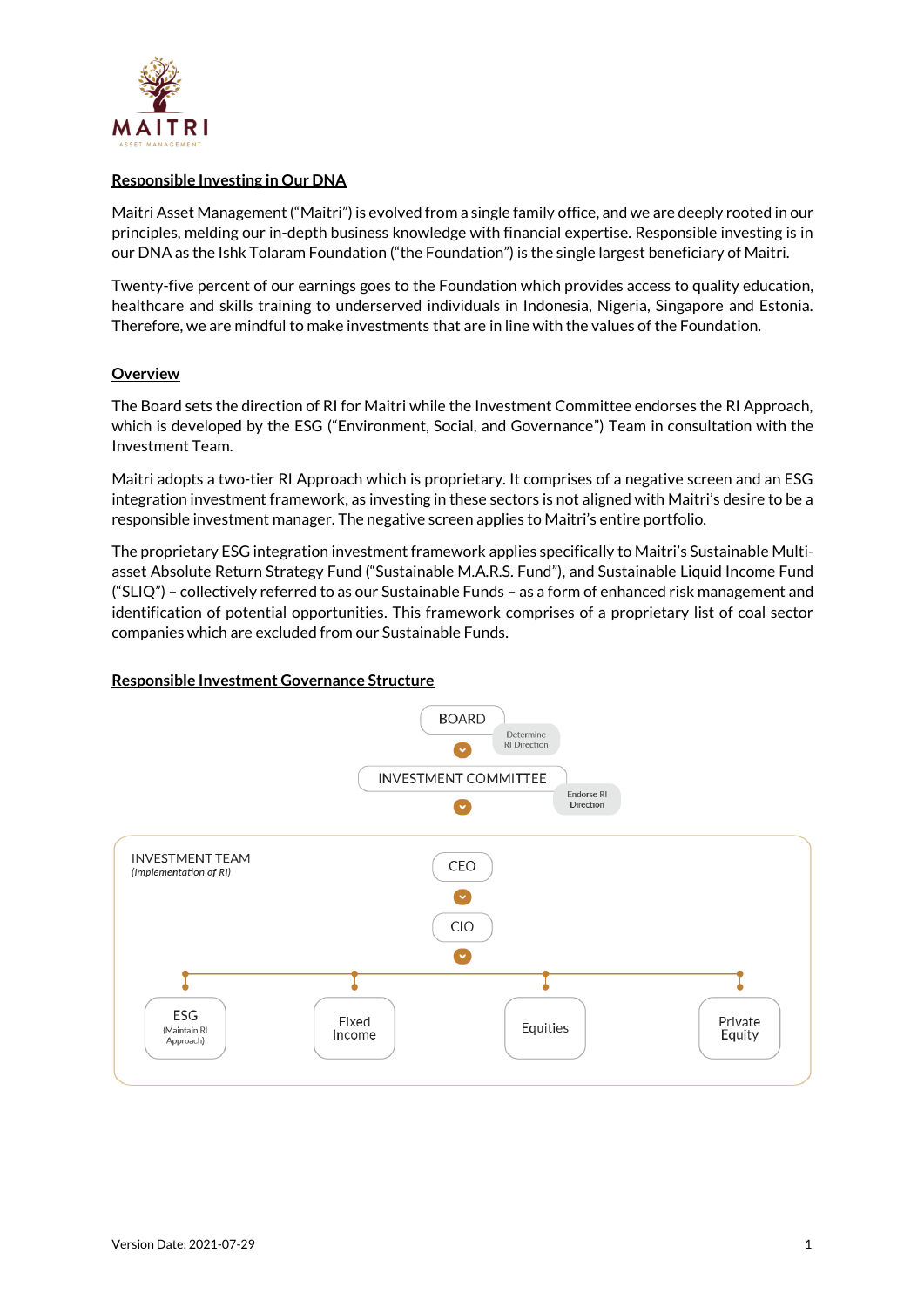

## **Collaboration Initiatives**

Maitri is a signatory of United Nations-supported Principles for Responsible Investments ("UNPRI"), and the Singapore Stewardship Principles ("SSP") because of our belief in the synergy from collaborating with like-minded investors. We are committed to being responsible investors and advocating responsible investing. The development of our RI Approach is guided by investment stewardship principles as put forth by the UNPRI and the SSP.

We strongly believe in doing our part to further the climate change agenda, and therefore are supporters of the Net Zero Asset Managers Initiative, Climate Action 100+, The Investor Agenda, Task Force on Climate-related Financial Disclosures ("TCFD"), and are active members in the Asia Investor Group on Climate Change ("AIGCC").

As participants of the United Nations Global Compact ("UNGC"), we uphold the Ten Principles and have identified ways that our investment activities can contribute directly and indirectly to the Sustainable Development Goals ("SDGs").

Maitri is also a certified B Corp company that meets the highest standards of verified social and environmental performance, public transparency, and legal accountability to balance profit and purpose.

#### **Negative Screening**

The six negative sectors which are applied across all of Maitri's funds and asset classes are as follows:

- Adult entertainment,
- Alcohol,
- Gambling,
- Recreational cannabis,
- Tobacco, and
- Weapons (including but not limited to controversial weapons, military contracting, riot control, and small arms).

Any investment where more than 10% of its revenue (or other suitable financial indicator) is generated from the production of negative sector goods will be deemed to be caught by this screen. It is critical that the intention of the investment is not to expand in the negative screen sectors. Any changes to the negative screen sectors will be updated in our monthly factsheets.

#### **Proprietary ESG Integrated Investment Framework**

The ESG integrated investment framework applies to Maitri's Sustainable Funds. This framework acts as a form of enhanced risk management as well as opportunity identification.

The aim is to improve the assessment of risks and opportunities in the portfolios by considering ESG issues.

As a commitment to climate change and the Paris Agreement, in addition to applying Maitri's six negative screens to our Sustainable Funds, they also exclude coal companies where

- >30% of their revenue (or other suitable financial indicator) is generated from either the extraction of thermal coal, and/or the use of thermal coal in power production, or
- they have disclosed plans for new coal-fired power plants.

Key climate metrics of our Sustainable Funds are tracked and reported to the Investment Team on a weekly basis.